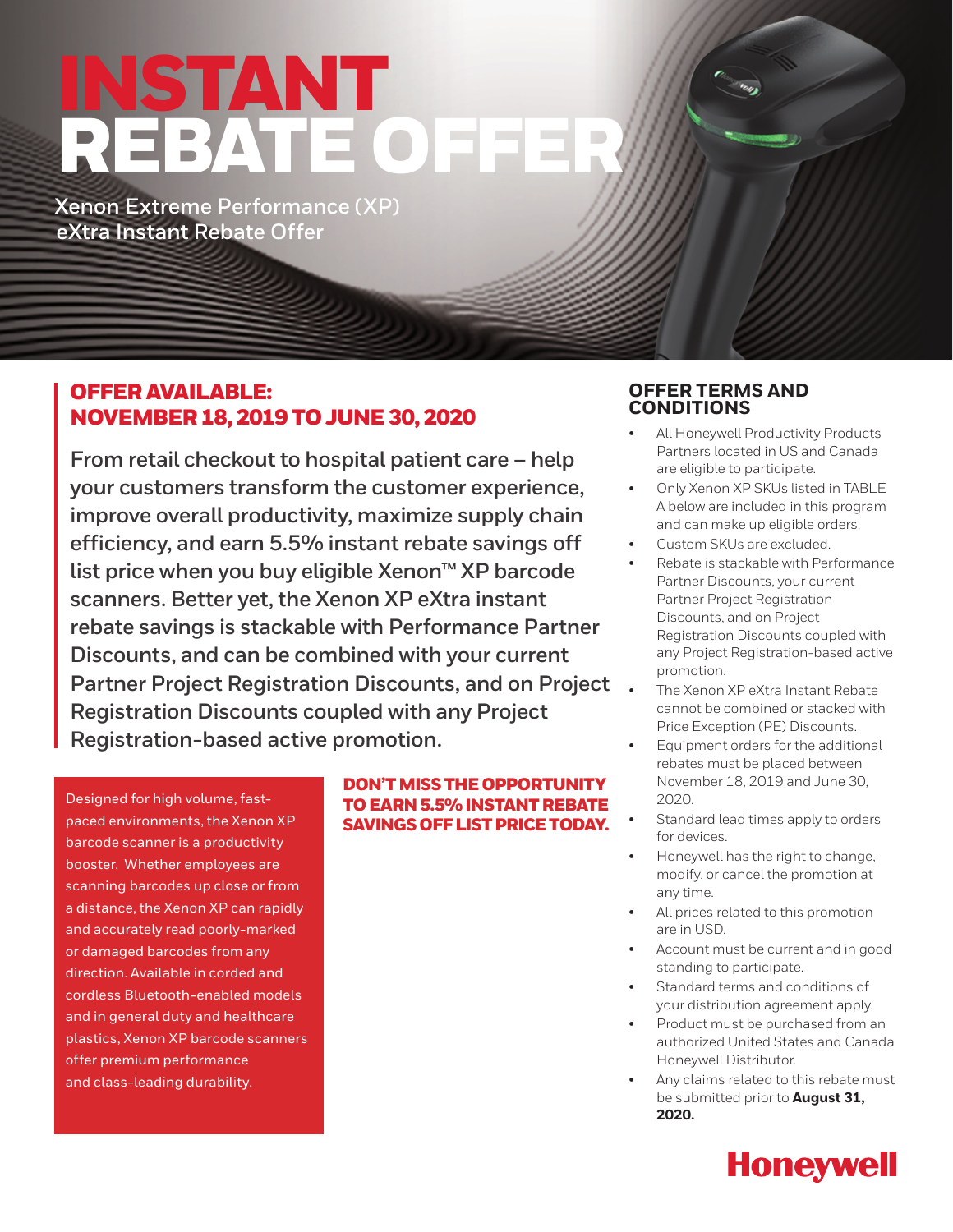What are you waiting for? Take a look at the list of eligible Xenon XPs and contact us today.

## **TABLE A. ELIGIBLE XENON XP SKUS**

|                    |                                                                                                                                                                                                                                         |             | <b>XENON XP</b><br><b>EXTREME</b><br><b>PRICING</b> |
|--------------------|-----------------------------------------------------------------------------------------------------------------------------------------------------------------------------------------------------------------------------------------|-------------|-----------------------------------------------------|
| <b>SKU</b>         | <b>DESCRIPTION</b>                                                                                                                                                                                                                      | <b>LIST</b> | <b>REBATE</b>                                       |
| 1950GHD-1USB-N     | 1950g USB Kit: General Purpose, 1D, PDF417, 2D, HD focus, Lyric<br>White, USB Type A 3m straight cable (CBL-500-300-S00), NA Only                                                                                                       | \$456.29    | \$25.10                                             |
| 1950GHD-2-2-N      | 1950g Ratchet Scanner Only: General Purpose, 1D, PDF417, 2D,<br>HD focus, Black, NA Only                                                                                                                                                | \$561.75    | \$30.90                                             |
| 1950GHD-2-N        | 1950g Scanner Only: General Purpose, 1D, PDF417, 2D, HD<br>focus, Black, NA Only                                                                                                                                                        | \$438.87    | \$24.14                                             |
| 1950GHD-2USB-N     | 1950g USB Kit: General Purpose, 1D, PDF417, 2D, HD focus,<br>Black, USB Type A 3m straight cable (CBL-500-300-S00), NA Only                                                                                                             | \$456.29    | \$25.10                                             |
| 1950GSR-1-N        | 1950g Scanner Only: General Purpose, 1D, PDF417, 2D, SR fo-<br>cus, Lyric White, NA Only                                                                                                                                                | \$389.72    | \$21.43                                             |
| 1950GSR-1USB-N     | 1950g USB Kit: General Purpose, 1D, PDF417, 2D, SR focus, Lyric<br>White, USB Type A 3m straight cable (CBL-500-300-S00), NA Only                                                                                                       | \$407.56    | \$22.42                                             |
| 1950GSR-2-2-N      | 1950g Ratchet Scanner Only: General Purpose, 1D, PDF417, 2D,<br>SR focus, Black, NA Only                                                                                                                                                | \$578.60    | \$31.82                                             |
| 1950GSR-2-N        | 1950g Scanner Only: General Purpose, 1D, PDF417, 2D, SR fo-<br>cus, Black, NA Only                                                                                                                                                      | \$438.78    | \$24.13                                             |
| 1950GSR-2USB-2-N   | 1950g Ratchet USB Kit: General Purpose, 1D, PDF417, 2D, SR<br>focus, Black, USB Type A 3m straight cable (CBL-500-300-S00),<br>NA Only                                                                                                  | \$568.56    | \$31.27                                             |
| 1950GSR-2USB-EZ-N  | 1950g USB Kit: General Purpose, 1D, PDF417, 2D, SR focus,<br>Black, USB Type A 3m straight cable (CBL-500-300-S00), EZDL,<br>NA Only                                                                                                    | \$573.20    | \$31.53                                             |
| 1950GSR-2USB-N     | 1950g USB Kit: General Purpose, 1D, PDF417, 2D, SR focus,<br>Black, USB Type A 3m straight cable (CBL-500-300-S00), NA Only                                                                                                             | \$407.56    | \$22.42                                             |
| 1950HHD-5-N        | 1950h Scanner Only: Healthcare, 1D, PDF417, 2D, HD focus,<br>White Disinfectant-ready housing, Vibration, NA Only                                                                                                                       | \$473.80    | \$26.06                                             |
| 1950HHD-5USB-N     | 1950h USB Kit: Healthcare, 1D, PDF417, 2D, HD focus, White Dis-<br>infectant-ready housing, USB Type A 3m straight cable (CBL-500-<br>300-S00), Vibration, NA Only                                                                      | \$492.34    | \$27.08                                             |
| 1950HSR-5-N        | 1950h Scanner Only: Healthcare, 1D, PDF417, 2D, SR focus,<br>White Disinfectant-ready housing, Vibration, NA Only                                                                                                                       | \$544.87    | \$29.97                                             |
| 1950HSR-5USB-N     | 1950h USB Kit: Healthcare, 1D, PDF417, 2D, SR focus, White Dis-<br>infectant-ready housing, USB Type A 3m straight cable (CBL-500-<br>300-S00), Vibration, NA Only                                                                      | \$516.96    | \$28.43                                             |
| 1952GHD-2USB-5BF-N | 1952g-BF USB Kit: General Purpose, 1D, PDF417, 2D, HD focus,<br>Black Scanner (1952GHD-2-N), USB Type A 3m straight cable<br>(CBL-500-300-S00), Presentation Charge & Communication base<br>(CCB10-010BT-07N-BF), Battery-Free, NA Only | \$1,127.73  | \$62.03                                             |
| 1952GHD-2USB-5-N   | 1952g USB Kit: General Purpose, 1D, PDF417, 2D, HD focus,<br>Black Scanner (1952GHD-2-N), USB Type A 3m straight cable<br>(CBL-500-300-S00), Presentation Charge & Communication base<br>(CCB10-010BT-07N), NA Only                     | \$1,127.73  | \$62.03                                             |
| 1952GSR-1-BF-N     | 1952g Scanner Only: General Purpose, 1D, PDF417, 2D, SR fo-<br>cus, Lyric White, Bluetooth, Battery-Free, NA Only                                                                                                                       | \$838.04    | \$46.09                                             |
| 1952GSR-1USB-5-N   | 1952g USB Kit: General Purpose, 1D, PDF417, 2D, SR focus, Lyric<br>White Scanner (1952GSR-1-N), USB Type A 3m straight cable<br>(CBL-500-300-S00), Presentation Charge & Communication base<br>(CCB11-010BT-07N), NA Only               | \$1,140.09  | \$62.70                                             |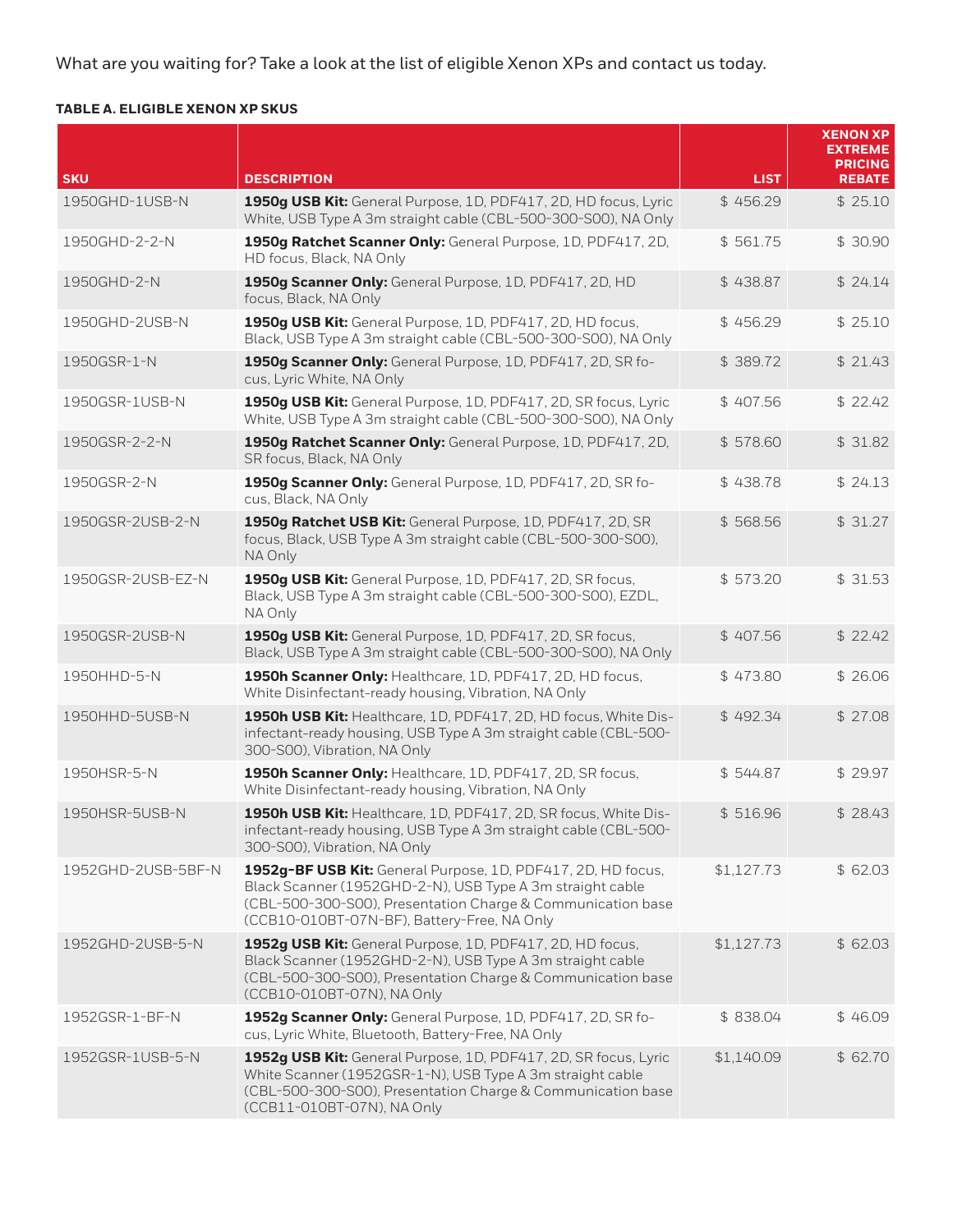### **TABLE A. ELIGIBLE XENON XP SKUS, CONTINUED**

|                    |                                                                                                                                                                                                                                                                               |             | <b>XENON XP</b><br><b>EXTREME</b><br><b>PRICING</b> |
|--------------------|-------------------------------------------------------------------------------------------------------------------------------------------------------------------------------------------------------------------------------------------------------------------------------|-------------|-----------------------------------------------------|
| <b>SKU</b>         | <b>DESCRIPTION</b>                                                                                                                                                                                                                                                            | <b>LIST</b> | <b>REBATE</b>                                       |
| 1952GSR-2-BFEZ-N   | 1952g Scanner Only: General Purpose, 1D, PDF417, 2D, SR fo-<br>cus, Black, Bluetooth, Battery-Free, EZDL, NA Only                                                                                                                                                             | \$987.04    | \$54.29                                             |
| 1952GSR-2-BF-N     | 1952g Scanner Only: General Purpose, 1D, PDF417, 2D, SR fo-<br>cus, Black, Bluetooth, Battery-Free, NA Only                                                                                                                                                                   | \$838.04    | \$46.09                                             |
| 1952GSR-2-N        | 1952g Scanner Only: General Purpose, 1D, PDF417, 2D, SR fo-<br>cus, Black, Bluetooth, NA Only                                                                                                                                                                                 | \$838.04    | \$46.09                                             |
| 1952GSR-2USB5BFEZN | 1952g-BF USB Kit: General Purpose, 1D, PDF417, 2D, SR focus,<br>Black Scanner (1952GSR-2-N), USB Type A 3m straight cable<br>(CBL-500-300-S00), Presentation Charge & Communication base<br>(CCB10-010BT-07N-BF), Battery-Free, EZDL, NA Only                                 | \$1,276.73  | \$70.22                                             |
| 1952GSR-2USB-5BF-N | 1952g-BF USB Kit: General Purpose, 1D, PDF417, 2D, SR focus,<br>Black Scanner (1952GSR-2-BF-N), USB Type A 3m straight cable<br>(CBL-500-300-S00), Presentation Charge & Communication base<br>(CCB10-010BT-07N-BF), Battery-Free, NA Only                                    | \$1,127.73  | \$62.03                                             |
| 1952GSR-2USB-5EZ-N | 1952g USB Kit: General Purpose, 1D, PDF417, 2D, SR focus,<br>Black Scanner (1952GSR-2-N), USB Type A 3m straight cable<br>(CBL-500-300-S00), Presentation Charge & Communication base<br>(CCB10-010BT-07N), EZDL, NA Only                                                     | \$1,276.73  | \$70.22                                             |
| 1952GSR-2USB-5-N   | 1952g USB Kit: General Purpose, 1D, PDF417, 2D, SR focus,<br>Black Scanner (1952GSR-2-N), USB Type A 3m straight cable<br>(CBL-500-300-S00), Presentation Charge & Communication base<br>(CCB10-010BT-07N), NA Only                                                           | \$1,127.73  | \$62.03                                             |
| 1952GSR-2USB-5-V-N | 1952g USB Kit: General Purpose, 1D, PDF417, 2D, SR focus,<br>Black Scanner (1952GSR-2-V-N), USB Type A 3m straight cable<br>(CBL-500-300-S00), Presentation Charge & Communication base<br>(CCB10-010BT-07N), Vibration, NA Only                                              | \$1,147.73  | \$63.13                                             |
| 1952GSR-2USB-9BF-N | 1952g-BF USB Kit: General Purpose, 1D, PDF417, 2D, SR focus,<br>Black Scanner (1952GSR-2-BF), USB Type A 3m straight cable<br>(CBL-500-300-S00), Desktop/Wall mount Charge & Communi-<br>cation base (CCB11-010BT-07N-BF), Battery-Free, Assembled in<br>Mexico               | \$1,147.73  | \$63.13                                             |
| 1952GSR-2USB-9-N   | 1952g USB Kit: General Purpose, 1D, PDF417, 2D, SR focus,<br>Black Scanner (1952GSR-2), USB Type A 3m straight cable (CBL-<br>500-300-S00), Desktop/Wall mount Charge & Communication<br>base (CCB13-010BT-07N), Assembled in Mexico                                          | \$1,147.73  | \$63.13                                             |
| 1952GSR-2-V-N      | 1952g Scanner Only: General Purpose, 1D, PDF417, 2D, SR fo-<br>cus, Black, Bluetooth, Vibration, NA Only                                                                                                                                                                      | \$858.04    | \$47.19                                             |
| 1952HHD-5-BF-N     | 1952h Scanner Only: Healthcare, 1D, PDF417, 2D, HD focus,<br>White Disinfectant-ready housing, Vibration, Bluetooth, Bat-<br>tery-Free, NA Only                                                                                                                               | \$961.36    | \$52.87                                             |
| 1952HHD-5-N        | Scanner Only: HD, HC WHITE, NA                                                                                                                                                                                                                                                | \$961.36    | \$52.87                                             |
| 1952HHD-5USB-5BF-N | 1952h-BF USB Kit: Healthcare, 1D, PDF417, 2D, HD focus,<br>White Disinfectant-ready housing Scanner (1952HHD-5-BF-N),<br>USB Type A 3m straight cable (CBL-500-300-S00), Presentation<br>Charge & Communication base (CCB12-010BT-HC-BFN), Bat-<br>tery-Free, Assembled in MX | \$1,175.11  | \$ 64.63                                            |
| 1952HHD-5USB-5-N   | 1952h USB Kit: Healthcare, 1D, PDF417, 2D, HD focus, White<br>Disinfectant-ready housing Scanner (1952HHD-5-N), USB Type<br>A 3m straight cable (CBL-500-300-S00), Presentation Charge &<br>Communication base (CCB12-010BT-HC-N), Vibration, NA Only                         | \$1,175.11  | \$ 64.63                                            |
| 1952HHD-5USB-9BF-N | Kit: CRDLSS, HD, HC, BF, HORIZ BASE, NA                                                                                                                                                                                                                                       | \$1,195.11  | \$65.73                                             |